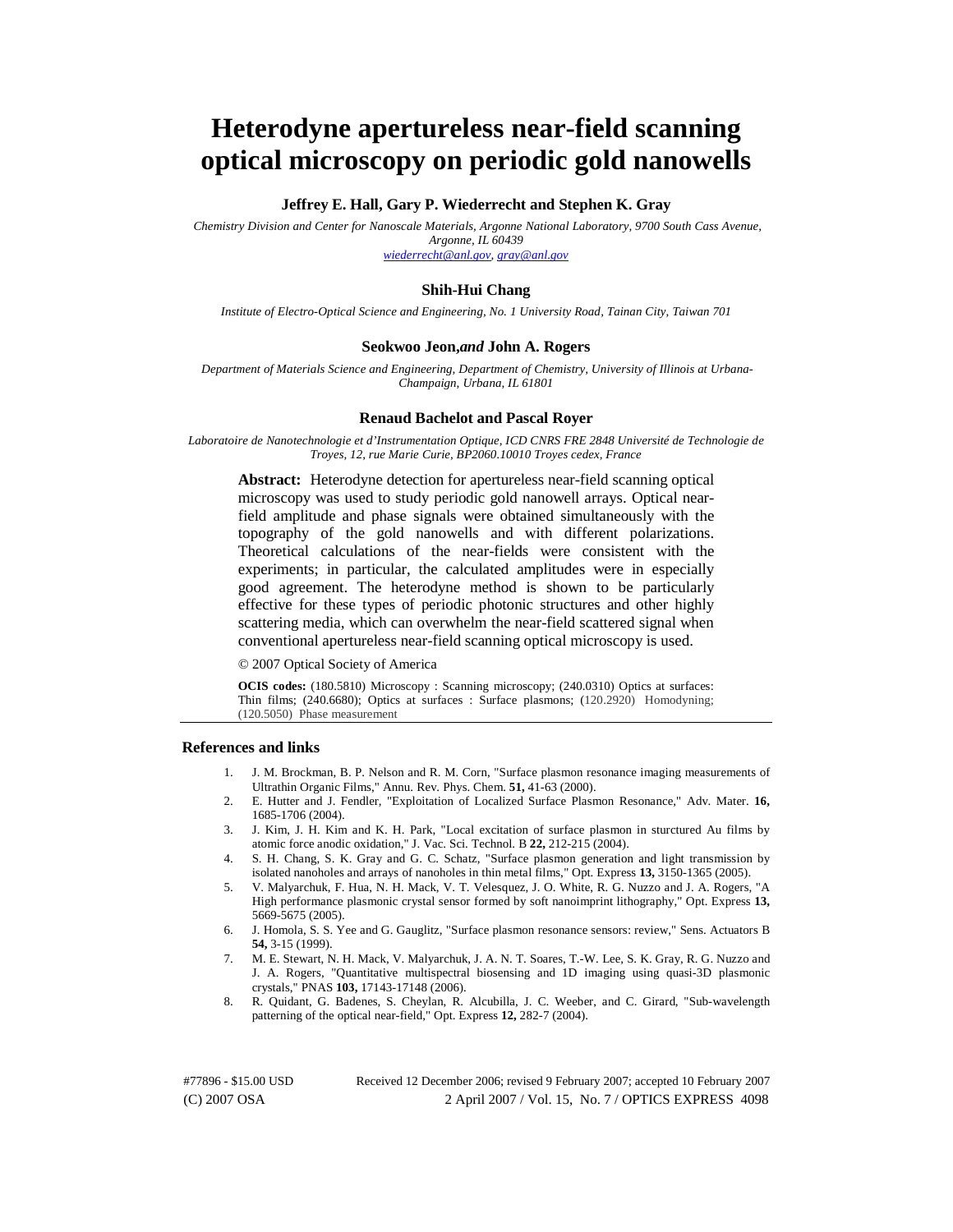- 9. L. Yin, V. K. Vlasko-Vlasov, A. Rydh, J. Pearson, U. Welp, S. H. Chang, S. K. Gray, G. C. Schatz, D. B. Brown and C. W. Kimball, "Surface plasmons at single nanoholes in Au films," Appl. Phys. Lett. **85,**  467-469 (2004).
- 10. L. Gomez, R. Bachelot, A. Bouhelier, G. P. Wiederrecht, S. H. Chang, S. K. Gray, G. Lerondel, F. Hua, S. Jeon, J. Rogers, S. Blaize, I. Stefanon and P. Royer, "Apertureless scanning Near-field Optical Microscopy: a comparison between homodyne and heterodyne approaches," J. Opt. Soc. Am. B **23,**  823-833 (2006).
- 11. L. Aigouy, V. Mathet, P. Beauvillainu, "Electromagnetic field distribution on a rough gold thin film: An experimental study as a function of the gold thickness," Opt. Commun. **262,** 263-269 (2006).
- 12. R. Bachelot, P. Gleyzes and A. C. Boccara, "Near-field optical microscope based on local perturbation of a diffraction spot," Opt. Lett. **20,** 1924-1926 (1995).
- 13. J. Wessel, "Surface-enhanced optical microscopy," J. Opt. Soc. Am. B **2,** 1538-1540 (1985).
- 14. J. Seidel, S. Grafstrom, L. Eng, L. Bischoff, "Surface plasmon transmission across narrow grooves in thin silver films," Appl. Phys. Lett. **82,** 1368-70 (2003).
- 15. Y. Inouye and S. Kawata, "Near-field scanning optical microscope with a metallic probe tip," Opt. Lett. **19,** 159-161 (1994).
- 16. F. Zenhausern, M. P. O'Boyle and H. K. Wickramasinghe, "Apertureless near-field optical microscope," App. Phys. Lett. **65,** 1623-1625 (1994).
- 17. R. Hillenbrand and F. Keilmann, "Near-field microscopy by elastic light scattering from a tip," Phil. Trans. R. Soc. Lond. A **362,** 787-805 (2004).
- 18. R. Hillenbrand and F. Keilmann, "Complex Optical Constants on a subwavelength scale," Phys. Rev. Lett. **85,** 3029-3032 (2000).
- 19. R. Hillenbrand and F. Keilmann, "Optical oscillation modes of plasmon particles observed in direct space by phase-contrast near-field microscopy," Appl. Phys. B **73,** 239-243 (2001).
- 20. G. A. Wurtz, J. S. Im, S. K. Gray and G. P. Wiederrecht, "Optical scattering from isolated metal nanoparticles and arrays," J. Phys. Chem. B **107,** 14191 (2003).
- 21. F. Hua, Y. Sun, A. Gaur, M. A. Meitl, L. Bilhaut, L. Rotkina, J. Wang, P. Geil, M. Shim and J. A. Rogers, "Polymer Imprint Lithography with Molecular-Scale Resolution," Nano Lett. **4,** 2467-2471 (2004).
- 22. A. Taflove and S. C. Hagness, *Computational Electrodynamics: The Finite-Difference Time-Domain Method* (Artech House, Boston, 2000).
- 23. R. Hillenbrand, F. Keilmann, P. Hanarp, D. S. Sutherland, J. Aizpurua, "Coherent imaging of nanoscale plasmon patterns with a carbon nanotube probe," Appl. Phys. Lett. **83,** 368-70 (2003).

The ability to create and detect plasmons in metal films of gold and silver has led to great interest in developing chemical and biological sensors, optical switches, and other photonic devices that use plasmons.[1-6] These abilities can be customized by adjusting the properties of the metal films through producing different sized hole-arrays, changing their periodicity, and adsorbing different organics onto the surface. Plasmon sensors could be based on monitoring the difference in the plasmon signal due to the change on the surface.[5,7] Locating the areas on the sample surface that have a high signal response would be beneficial for plasmonic sensor development. These highly sensitive areas could then be exploited to engineer better plasmonic sensors.

The highest spatial resolution method for detecting plasmons in metal films is to use nearfield scanning optical microscopy (NSOM). [8-11] The use of NSOM provides the ability to get sub-diffraction limited optical resolution simultaneously with the topography, thus allowing for direct comparision. [12-20] However, near-field patterns of the types of hole arrays of relevance to the applications noted above are notoriously difficult to resolve with conventional NSOM methods because far-field scattering can overwhelm the signal. The goal of this paper is to show how the recently developed heterodyned apertureless NSOM technique resolves this difficulty [18-20], resulting in remarkably crisp amplitude images and providing phase information as well, even when a large amount of far-field scattering is present.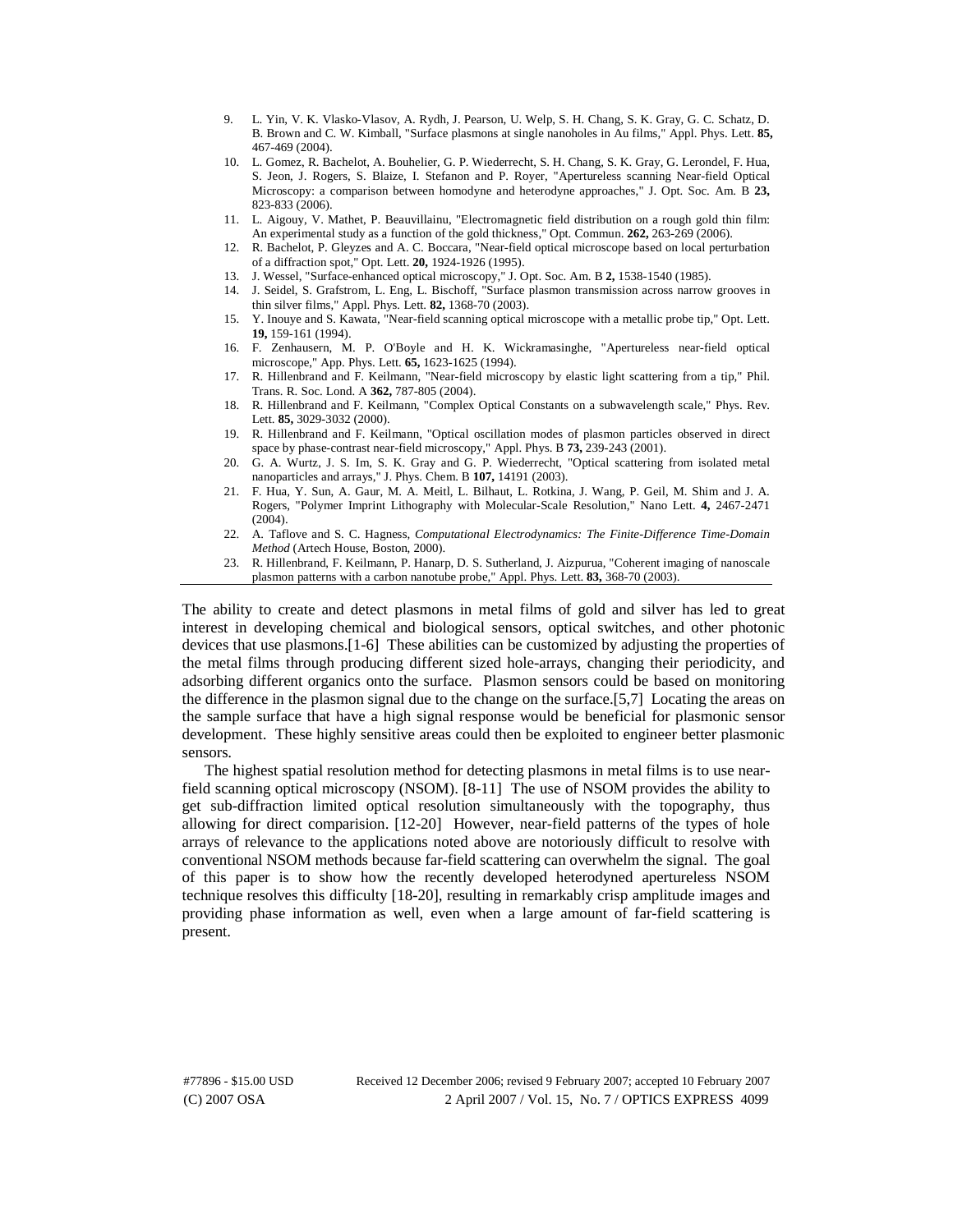

Fig. 1. (a). Schematic of homodyne detection method. IL is the incident light,  $E_b$  is the background light, Es near-field signal from the tip-sample interaction, LD lock-in detector system. (b) Schematic of heterodyne detection method. AOM is the acousto-optical modulators,  $E_r$  is the reference beam or  $\Delta\omega$ , BS is a beam splitter, O is the focusing/collecting objective.

The technique used in this work is an apertureless NSOM approach using the heterodyne method for detection of the optical signal. [10, 18-20] Heterodyne detection has some highly useful advantages versus similar apertureless techniques, i.e. homodyne detection. One of these advantages is the ability to further suppress the background scattered light than the homodyne method and therefore allowing for better near-field signal contrast. Another advantage is the amplification of the near-field signal using the reference field. Both of these advantages and their derivations are fully explained in a previous paper.[10] Figure 1 diagrams the two types of apertureless NSOM. A brief description of their differences is discussed below.

Figure 1(a) shows the sample area and the detection path for the homodyne method. The incident beam from a laser source is focused at the end of an atomic force microscope (AFM) cantilever tip. This cantilever is vibrating vertically above the sample at a frequency (*f*) with amplitude of a few tens of nanometers and is positioned a few nanometers above the sample surface. Light is scattered by the extremity of the tip when encountering the sample's evanescent field. This scattered light is collected in the far-field along with any remaining incident light (dark field configuration) and detected by a photomultiplier tube (PMT). The PMT signal is fed into a lock-in detector that is set at the tapping frequency of the cantilever or one of its harmonics (*nf*) to detect the near-field signal. This signal has a complex nature as both the near-field signal and the background incident light are interrelated and cannot be easily separated, and is proportional to

$$
\left|E_s\right|^2 + 2\left|E_s E_b\right| \cos(\phi_b - \phi_s),\tag{1}
$$

where  $E_s$  is the light scattered from the tip-sample interaction,  $E_b$  is the background light,  $\phi_b$ and  $\phi_s$  are the phase of the light from the background and tip-sample interaction, respectively. The dependence on the background signal leads to convoluted images and makes analysis of those images difficult.

Figure 1(b) illustrates the heterodyne method. [18-20] In this method the incident laser beam first passes through two acousto-optic modulators creating a second beam that is frequency shifted. The frequency shifted beam passes straight into the detection path and is designated as the reference beam  $(\Delta \omega)$ . The incident beam is focused at the end of the AFM cantilever identical to the homodyne method. This experimental setup collects the scattered light from the tip-sample interaction back through the focusing objective and into the detection path. The signal from the sample is combined with the reference light to form a signal that is proportional to

$$
2|E_s E_r|\cos(\Delta\omega t + \phi_r - \phi_s), \tag{2}
$$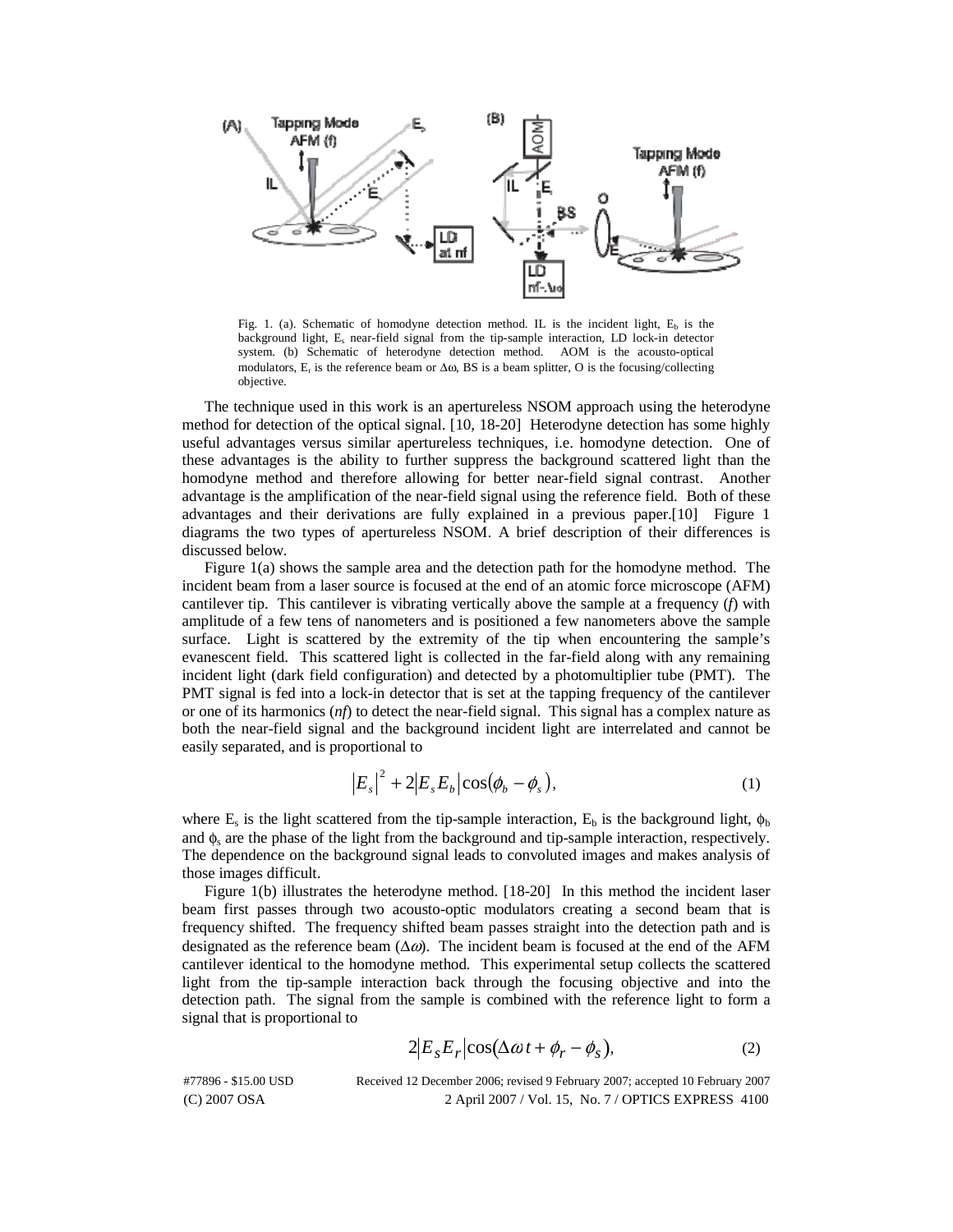where  $E_r$  is the reference light,  $\phi_r$  and  $\phi_s$  are the phase of the light from the reference and tipsample interaction, respectively. The near-field amplitude and phase signals are then extracted by using a lock-in detection method at the difference of the tapping frequency and the reference beam (nf-Δω).

The gold nanowell sample was prepared by using an imprinting procedure. [21] Briefly, molds are formed by casting and curing a prepolymer of poly(dimethylsiloxane) (PDMS) against a "master" of photoresist on a silicon wafer, which was defined by projection mode deep ultraviolet lithography. Peeling the polymer away from the master yields a PDMS mold with the corresponding relief. In the first step of the imprinting, a layer of photocurable polyurethane is spin cast onto a glass slide. The PDMS mold is placed on top of the polyurethane. The polyurethane is then cured using ultraviolet light resulting in a solid relief structure with the same geometry of the PDMS mold. The final step in this process is to remove the PDMS mold. A thin layer of gold was blanket evaporated onto the imprinted polyurethane/glass substrate. The imprinted structure has a square lattice consisting of circular nanowells with varying diameter and periodicity. The walls of the nanowells do not have a metal coating, due to the direction flux of the electron beam evaporation system that was used.



Fig. 2. NSOM images of gold nanowells. (a) Topography, (b) homodyne detected optical nearfield amplitude taken at tapping mode frequency f, (c) heterodyne detected optical near-field amplitude (d) phase image taken at 2f-Δω.[10] The incident light travels from the bottom of the images

Figure 2 shows near-field images that were obtained on the nanowell samples using apertureless NSOM techniques. For this sample, the thickness of the Au layer is 50 nm, the nanowell depths are 400 nm, hole diameters are 450 nm, and the periodicity is 800 nm. The AFM is a Digital Instruments Multimode with a Nanoscope IIIa controller. Si cantilever tips with a conical shape were used (Nanosensors model NCH-W, resonance frequency of 330  $kHz$ ). Figure 2(a) is an AFM image of the sample. Figure 2(b) is the near-field amplitude image of the nanowells obtained at the tapping frequency (f) of the AFM cantilever. This corresponds to a homodyne detection configuration, which is dominated by fringes due to the interferometric nature of the homodyne method.[10] Figure 2(b) indicates that the nanowells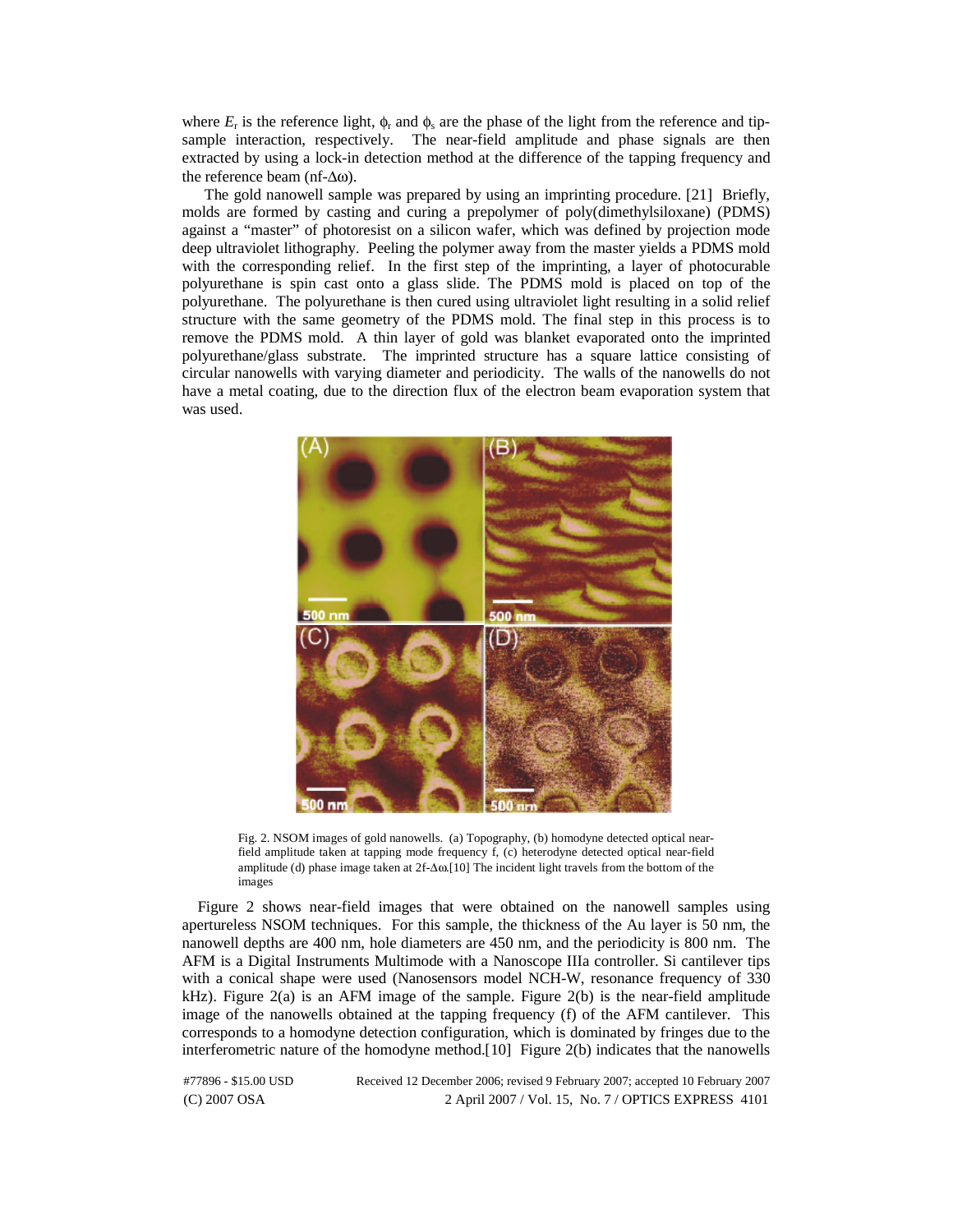perturb the fringes, but any further analysis of the near-field information of the nanowells is difficult. Figures 2(a), 2(c), and 2(d) were all taken simultaneously using the heterodyne technique. The resulting images, obtained at the frequency difference of (2*f*-Δω), demonstrate the capability of the heterodyne detection method. The fringes seen in the homodyne method are completely eliminated and the resulting image is the near-field amplitude signal from the sample. [10]

Figure 2(d) is a representative image of the phase obtained for this nanowell sample. The ability to obtain phase images simultaneously with topography [Fig. 2(a)] and the near-field amplitude [Fig.  $2(c)$ ] images is advantageous due to the additional information that maybe obtained and used in correlation with the topography and amplitude images. For example, phase imaging would provide important additional information for determining the physical source of the near-field amplitude. For example, it can discern coherent origins of the optical near-field, such as plasmons, from incoherent processes such as fluorescence. The coherent process will show a phase contrast across the structure, while incoherent processes will not show a spatially varying contrast.

To better understand the experimental results, theoretical calculations were conducted by using the finite-difference time-domain (FDTD) method.[4, 22] These calculations are fully three-dimensional, include uniaxial perfectly matched layers for absorbing light scattered by the nanowell system. The total-field scattered-field method was used to launch a laser beam with a wavelength of 647.4 nm, a 6  $\mu$ m spot diameter, and an incident angle of 75<sup>0</sup> relative to the surface normal. The large incident angle used requires a large beam diameter to produce a uniform area of intensity in the central region of the metallic film structure to be consistent with how the experiments were performed. The field information discussed is inferred from Fourier transforms of the various time-dependent field components at the frequency corresponding to the incident wavelength.

The theoretical results presented also take into account, approximately, two experimental features. First, the NSOM tip drops as it passes over a hole and therefore picks up field information from the bottom of the hole. This tip effect is accounted for as follows. Let *x*, *y* and  $z$  be Cartesian coordinates with  $x$ ,  $y$  parallel to the plane of the surface and  $z$  normal to the surface. Assume the center of the nanowell is at  $x = y = 0$  and let  $z = z<sub>b</sub>$  correspond to the bottom of the nanowell and  $z = z_t$  be the top of the metal surface. If  $F(x, y)$  is a theoretical amplitude or phase image to be compared with a corresponding experimental one, it was constructed with calculated field information for  $z = z_t$  if  $[x^2+y^2]^{1/2} > r_w - \Delta$ , and otherwise calculated with information for  $z = z_b$ . Here,  $r_w$  is the radius of the nanowell and the factor  $\Delta$ , which was taken to be 16 nm, accounts for the fact that the tip is cone shaped and it does not immediately drop down to the bottom of the nanowell near the outer edges. The second experimental feature that requires special attention is that the tip does not move in the x-y plane, but instead the sample is moved in the x-y plane with respect to the tip. The tip only moves in the z direction. This means that only the relative phase information between the incident wave and the scattered wave from the film is obtained. Therefore the phase calculated from the nanohole film had to be referenced to a similar calculation on an unstructured film. Other details of these calculations are similar to those of Ref. 4.

Aside from addressing the probe tip drop over the nanowell holes as outlined above, we did not take any further account of how the tip interacts with the system. Of course the presence of a tip can affect the near fields. See, however, Refs. 4 and 9 for a discussion of FDTD results on a related nanohole problem that explicitly include an aperture tip in some instances. These results showed that while some aspects of the near fields are altered by the presence of a tip, many general features of the ideal no-tip case are preserved in the full simulations. We thus consider that the tip's extremity acts as a Mie-Rayleigh particle that partially converts, by scattering, the near-field into far field without perturbing its nature. Such a perturbation could be due for example to tip-sample plasmon coupling, which is in our case very unlikely because the tip is Si while the sample is metallic. One specific area that the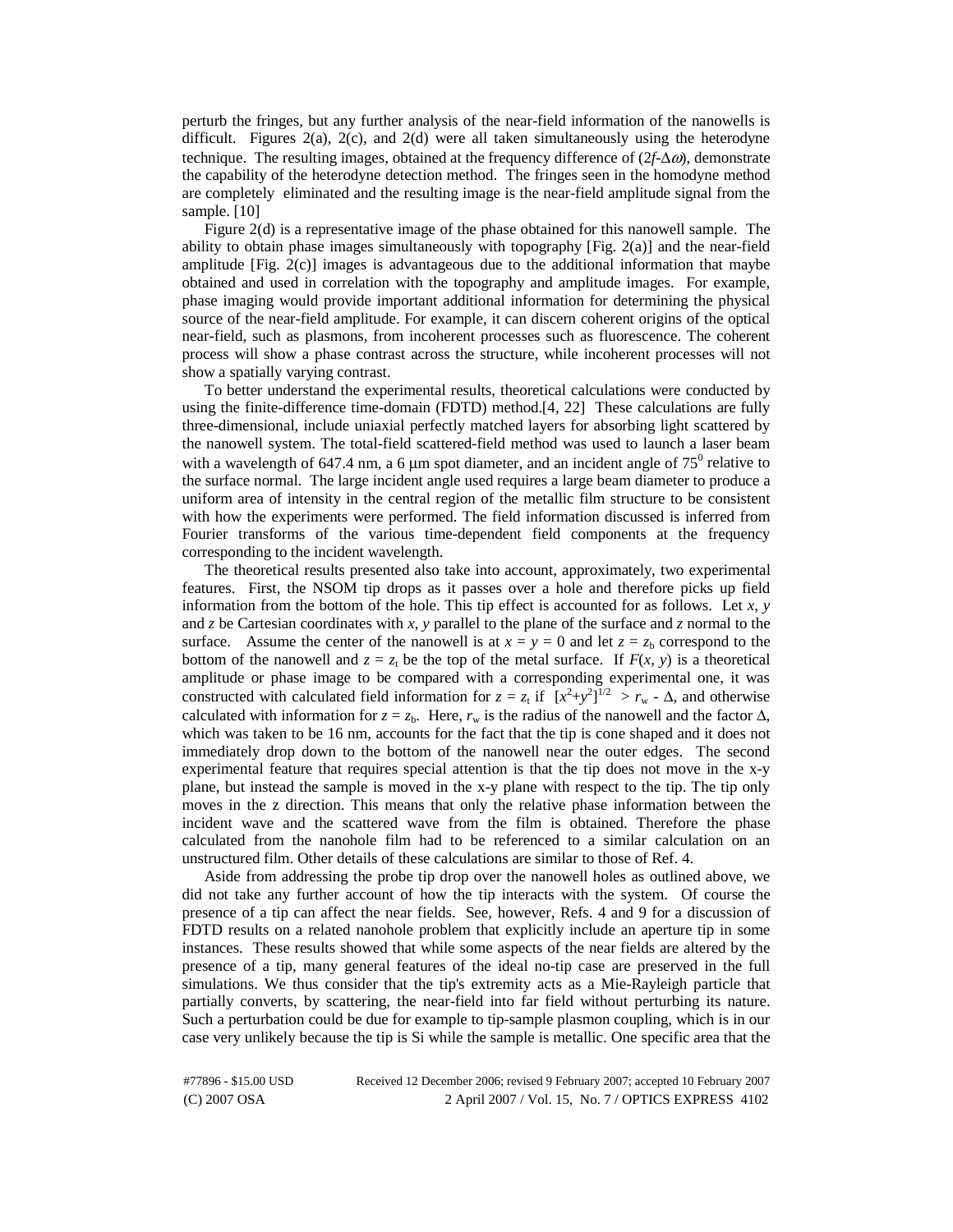probe does affect the observed images relative to the theory is that the wells appear smaller in the experimental images relative to the theoretical images. This is because the tip, due to a radius of curvature on the order of 10 nm, must entirely clear the edge of the well before dropping into the well. Thus, convolution with the tip has the effect of making the holes appear slightly smaller.

Figure 3 displays representative near-field amplitude images, both theoretical and experimental, at different incident and detected polarizations. The convention a/b is used to denote the incident polarization state, a, and detected polarization state, b. All the theoretical images are presented on the same linear thermal color scale. The level of agreement with experiment is very good. Both theory and experiment indicate that incident p polarization leads to the largest fields around the nanowell perimeters. In particular, the p/p case has the most contrast and largest rings of amplitude around the nanowells. In this case the incident polarization vector, being parallel to the plane of incidence is oscillating almost perpendicular



Fig. 3. Theoretical FDTD calculations and experimental NSOM images of the near-field amplitude signal of gold nanowell films. Each left-side panel is a theoretical result for the specified incident/observed polarization state, with the corresponding experimental result to its right. The incident light travels from the bottom of the images.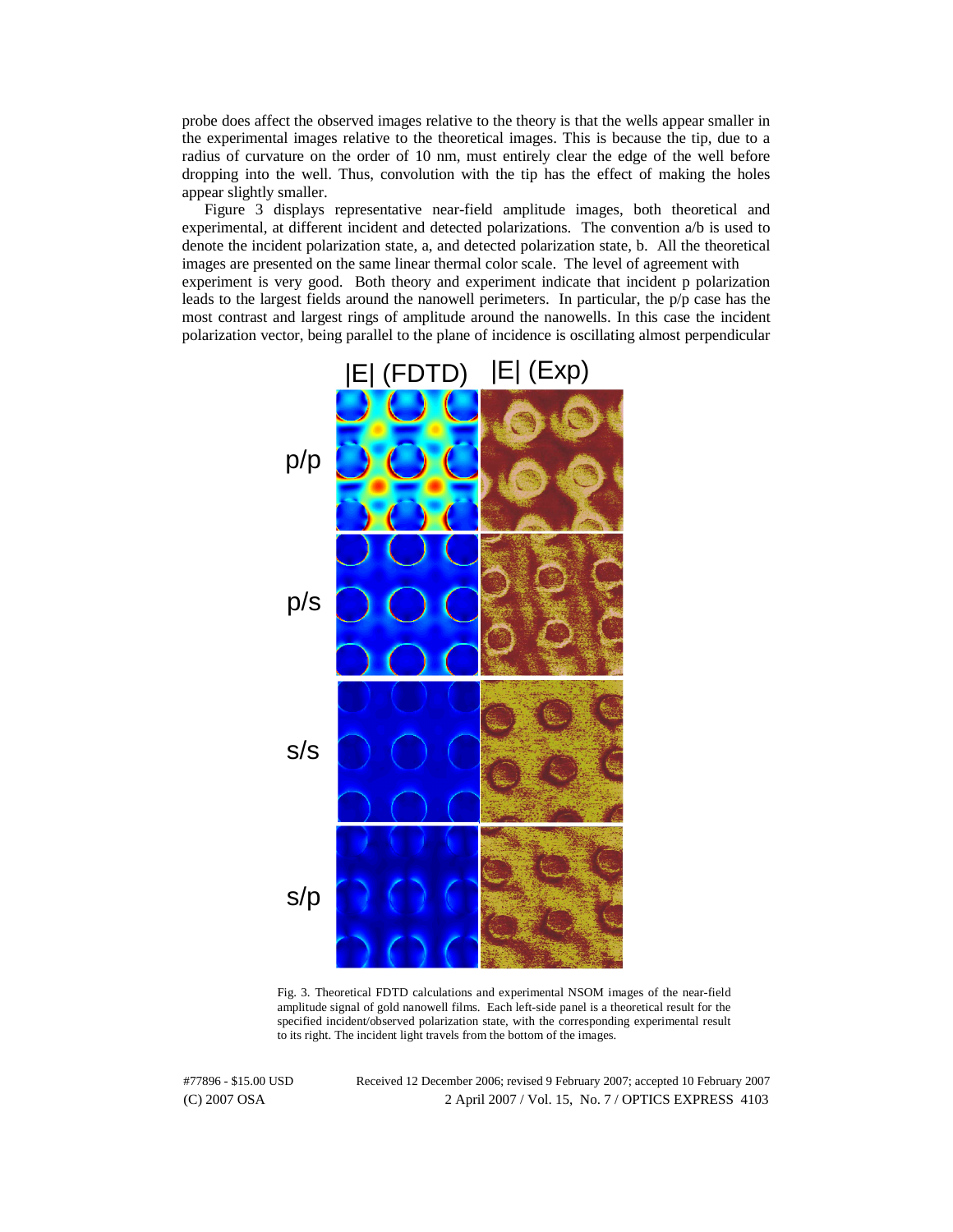to the surface. It thus can excite dipolar local surface plasmon excitations along the nanowell perimeter edges that can be imagined to be oscillating up and down the nanowell sidewalls. One would expect an intense, even distribution of amplitude around the hole rims, which is observed in Fig. 3 ( $p/p$ ). The theoretical  $p/p$  amplitude does show some hot spots between the nanowells that are not evident in the experimental result. These hot spots probably arise from interference of surface plasmons launched from different holes that, experimentally, are easily damped by imperfections in the holes. The p/s case also shows an even distribution around the



Fig. 4. Theoretical FDTD calculations and experimental NSOM images of the near-phase signal  $[-\pi, \pi]$  of gold nanowell films. Each left-side panel is a theoretical result for the specified incident/observed polarization state, with the corresponding experimental result to its right. The incident light travels from the bottom of the images

hole rims due to the p polarized illumination. Depolarization to s polarized near-field appears similar in magnitude throughout the rim. The s/s and s/p cases of Fig. 3 involve s-polarized incident light that is almost parallel to the surface and therefore do not excite such surface plasmons. It may be possible to excite dipolar local plasmon states of the holes themselves, [9] but these plasmon states are likely to be less intense, especially due to the large hole diameters studied here.

In Fig. 4, the theoretical and experimental phases for the  $s/s$  and  $p/p$  incident/detected combinations are shown. In both cases, the phase shows a change from the hole edge to the bottom of the well. Thus, the main change in phase seen is due to the difference in the optical path resulting from the tip dropping to the bottom of the nanowell. Therefore the detailed effects of any surface plasmons in the wall region are masked and one can only infer some general features. For example, in the  $p/p$  polarization case both theory and experiment indicate that the surface plasmon has the same phase all along the metal surface. While in the s/s polarization case, one would expect the local surface plasmon of the Au disk at the bottom of the well to have a  $\pi$  shift in phase across the hole along the polarization direction. [23] However in both our experimental and simulation data, such a phase change across the disk is not observed. However, an FDTD calculation of the absorption spectrum of the isolated disk shows that the plasmon resonance lies at approximately 500 nm. Thus, the illumination